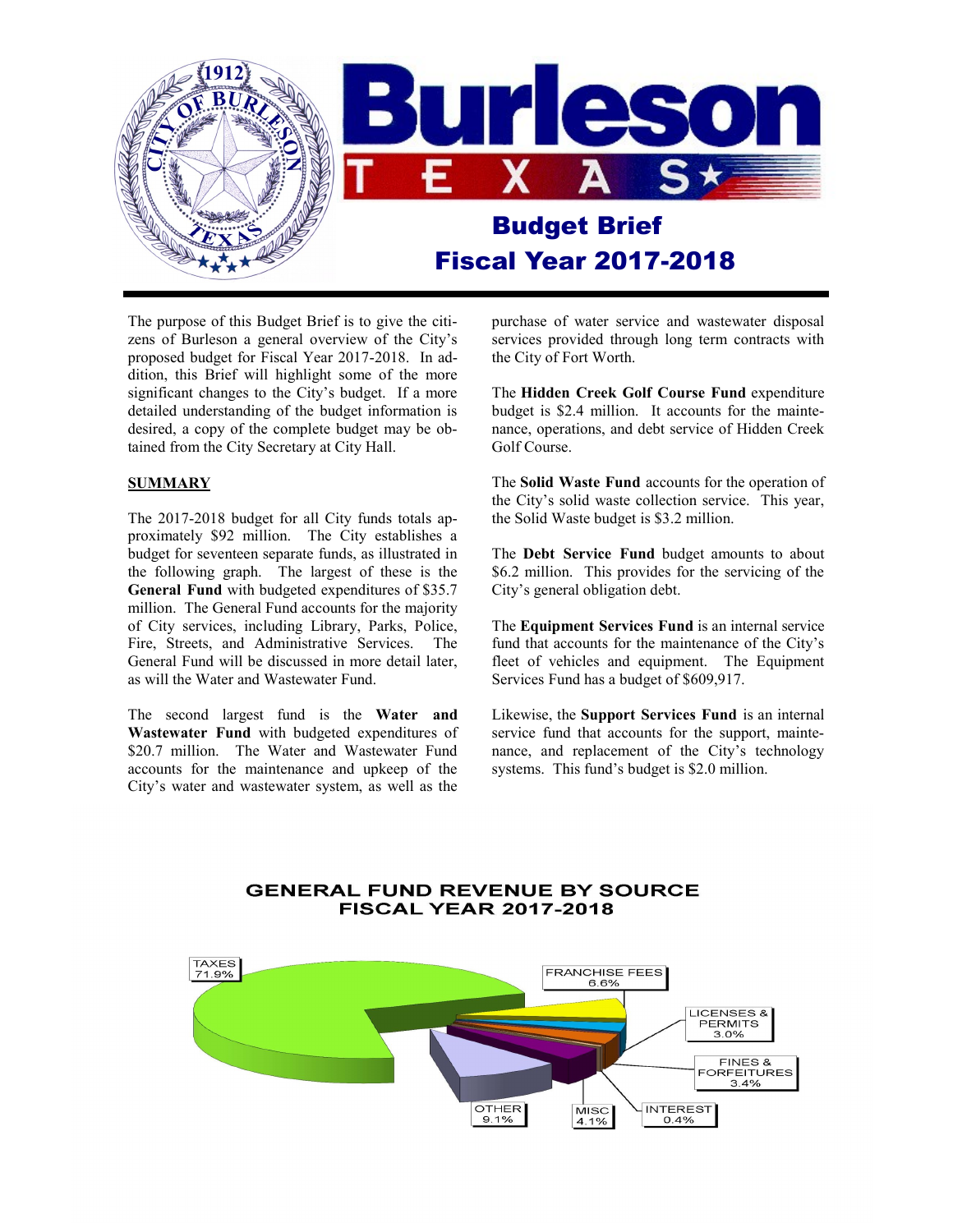The **Parks Performance Fund** is a special revenue fund that accounts for the operations of the "pay for play" parks facilities. This fund has a budget of \$3.7 million, with a contribution of \$1.4 million from the BCSDC.

There are two funds of the City whose function is the accumulation of money for replacement of Cityowned vehicles and equipment. The **Proprietary Equipment Replacement Fund is an** internal service fund that accounts for the replacement of the equipment and vehicles used by business-type City departments such as the Water and Wastewater departments.

The **Governmental Equipment Replacement Fund**  is an internal service fund that accounts for the replacement of the equipment and vehicles used by other City departments. The Proprietary and Governmental Equipment Replacement Funds have expenditure budgets of \$794,000 and \$1,348,000 respectively.

The **Hotel/Motel Tax Fund** accounts for the expenditure of revenues derived from a tax imposed on visitors to local hotels and motels. Its budget of \$186,000 goes toward activities to promote Burleson as a tourist destination.

The **Cemetery Fund**, with a budget of \$5,200, accounts for the upkeep of the Burleson Memorial Cemetery.

**The Burleson 4A Economic Development Corporation** is represented in the budget by two funds. The first fund is a special revenue fund that accounts

for the revenue from the 1/2 cent sales tax approved by voters in 2001 and the transfer of this revenue to the debt service fund or capital projects funds. This fund's budget is about \$5.8 million. Approximately \$2.1 million is being transferred to the debt service fund. The debt service fund accounts for the payment of the bonds that are supported by the Type A sales tax. This fund's budget is about \$2.1 million.

**The Burleson Community Services Development Corporation** is also represented in the budget by a revenue fund and a debt service fund. Formed in 1993, the BCSDC administers the 1/2 cent Type B economic development sales tax. The Type B sales tax revenue fund has a budget of about \$4.2 million. The debt service fund has a budget of about \$1.9 million.

**The Economic Development Incentive Fund** accounts for the cost of incentives offered by the City of Burleson to encourage economic development. Expenditures in this fund are budgeted at \$1,096,000.

#### **GENERAL FUND**

Significant Changes:

- \$835,000 for the Public Safety step plan
- \$59,000 for partial year funding for Criminal Investigation Division position. Additional \$38,000 budget for vehicle and related one-time expenditures.
- \$50,000 for partial year funding for a Firefighter
- \$600,000 increase in insurance costs in the Gen-



### **EXPENDITURES BY CLASSIFICATION**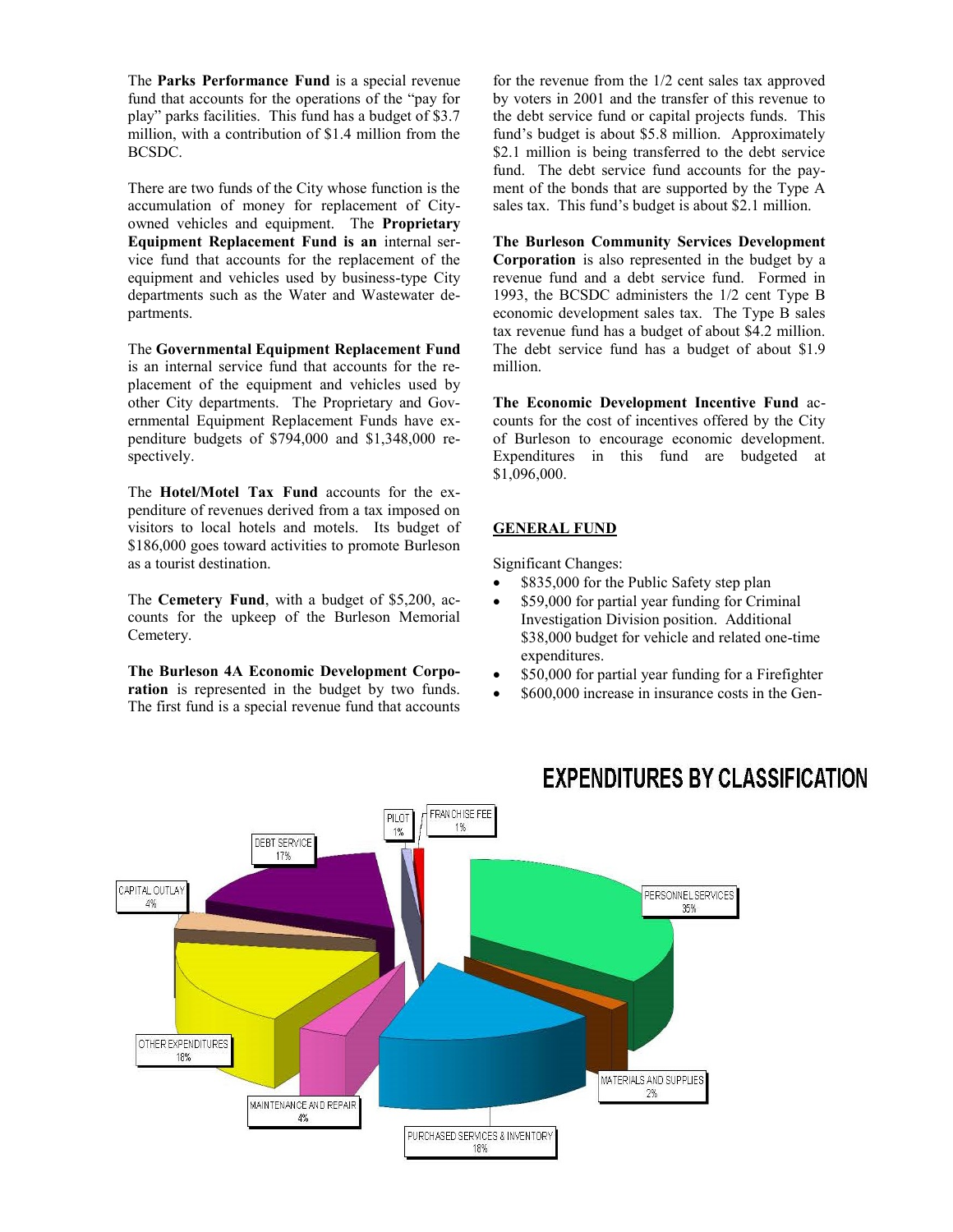eral Fund. Citywide, insurance cost increasing \$814,000.

- \$72,000 for a Plans Examiner position; most of this position is funded by fee increase
- \$50,000 for street subgrade repairs
- \$68,000 GIS position in Support Services (IT) Fund
- \$113,000 additional revenue by providing IT services to other governmental entities
- \$42,000 for Fire Shift Commanders
- \$30,000 for Oak Valley repairs to be funded to other governmental entities

Revenues projected in the 2017-2018 General Fund budget total \$34.96 million. This is an increase of about \$1.91 million over the 2016-2017 budget.

#### **Sources of Revenue**

The largest source of General Fund revenue is Ad Valorem Taxes. The proposed 2017-2018 rate is \$0.735 per \$100 valuation. The maintenance and operations portion of the tax rate (\$0.5228/\$100) is expected to provide \$16.9 million.

The City has numerous, diverse revenue sources to try to limit its reliance on property taxes. The City expects sales tax to provide \$8.4 million, and other taxes to provide another \$225,000; Franchise Fees \$2.3 million; License and Permit Fees \$1,037,000; Fines and Forfeitures \$1,195,000; Interest \$150,000; Miscellaneous \$1.5 million; and Other Sources \$3.4 million.

#### **Classification of Expenditures**

The General Fund budget can be divided into six classifications of expenditures. The largest of these classifications, representing 71.9% of total expenditures, is Personal Services. This class includes the cost of all personnel salaries, benefits, payroll taxes, and training.

#### **WATER & WASTEWATER FUND**

The Water & Wastewater Fund is an "enterprise" fund. An enterprise fund runs as a business and is expected to be self-supporting, without requiring tax subsidy. The City purchases its water and wastewater treatment from the City of Fort Worth.

#### Water Rates:

The FY 2017-2018 budget requires a change in water rates. Both the Water and Waterwaste rates are increasing 5.5%. The base water rates are tiered based on meter size ranging from \$15.13/month for 3/4" meters to \$1,113.50/month for 12" meters. Monthly Volume Charges (per 1,000 gallons) will increase to \$4.63 for the first 10,000 gallons. The cost for the next 10,000 gallons used will increase to \$5.59 and anything over 20,000 gallons will cost \$6.39. Rates for water used for gas well drilling will increase to \$13.18 per 1,000 gallons.

Wastewater Rates:

The flat base rate for all meter sizes will increase to \$17.06. The variable residential wastewater rate will increase to \$4.74per 1,000 gallons. **SOLID WASTE FUND**

The purpose of the enterprise fund for Solid Waste is to fully account for all costs associated with the City's solid waste collection operations.

The rate will remain the same at \$19.20 per month.



### Revenue by Fund 2017-2018